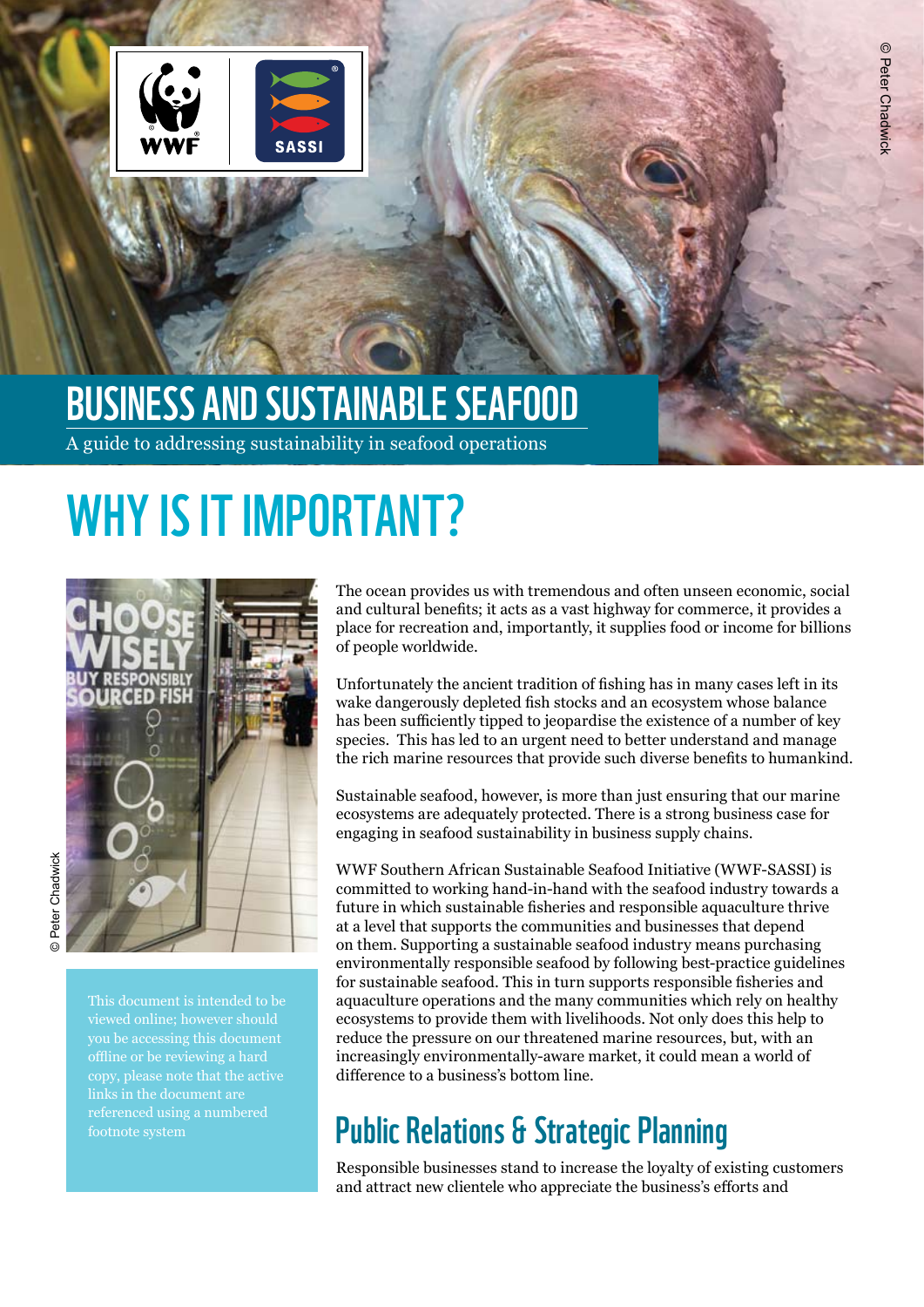

For a list of local green-listed alternative recipes developed by the WWF-SASSI champion chefs, please **[click here1](http://www.wwfsassi.co.za/?m=5&s=12)** Find recipes for fish and seafood from fisheries that have been certified as meeting the Marine Stewardship Council (MSC) environmental standard for sustainable fishing by **[clicking here2](http://www.msc.org/cook-eat-enjoy/recipes).**



knowledge around seafood sustainability issues. Ultimately, businesses with outstanding reputations will be able to recruit the best people, enjoy privileged access to new markets, and generate greater loyalty from the communities within which they operate. By choosing to focus their business on sound ethical and environmental principles, these businesses are making a strategic investment, placing themselves amongst the leaders in a field that is undoubtedly going to grow in the future.

### Reduced Risk Exposure

Businesses that deal in overexploited seafood species are vulnerable to the unpredictable supply of these species. In dealing with overexploited and often illegal fish species, businesses can also expose themselves to significant legal risks. By shifting their dependence away from overfished stocks towards more sustainable species, these businesses can improve the reliability of their seafood supply chains.

### Better Quality Seafood & Improved Service Levels

Sustainable seafood can often be an indicator of better quality seafood as both sustainability and quality criteria are largely underpinned by full traceability, which in turn indicates a supply chain that is effectively managed. Furthermore, sustainable seafood substitutes that exist for many overexploited species are often cheaper by virtue of the fact that they are more abundant. It thus makes sense to source your seafood based on sustainability criteria, as this strategy more often than not leads to stable and reasonably priced products.

Well-educated staff can engage with interested customers, thereby improving the quality of your service, and potentially increasing your marketability. A business that aims to integrate sustainability into its operations would thus strive to empower staff through ongoing training and development. This will assist in improving their future employability and will also improve your business's corporate social responsibility profile.

### Consumer Expectations

As consumers have become sensitised to the environmental issues around seafood, businesses involved in the seafood industry have come under increasing pressure to ensure the sustainability of their operations, not just on the vessels out at sea but also throughout the supply chain. In order to be relevant to a market that has added environmental considerations to their purchasing criteria, seafood businesses now need to take a proactive stance on sustainability, not just to ensure the survival of our marine ecosystems but also their own.

1. http://www.wwfsassi.co.za/?m=5&s=12 2. http://www.msc.org/cook-eat-enjoy/recipes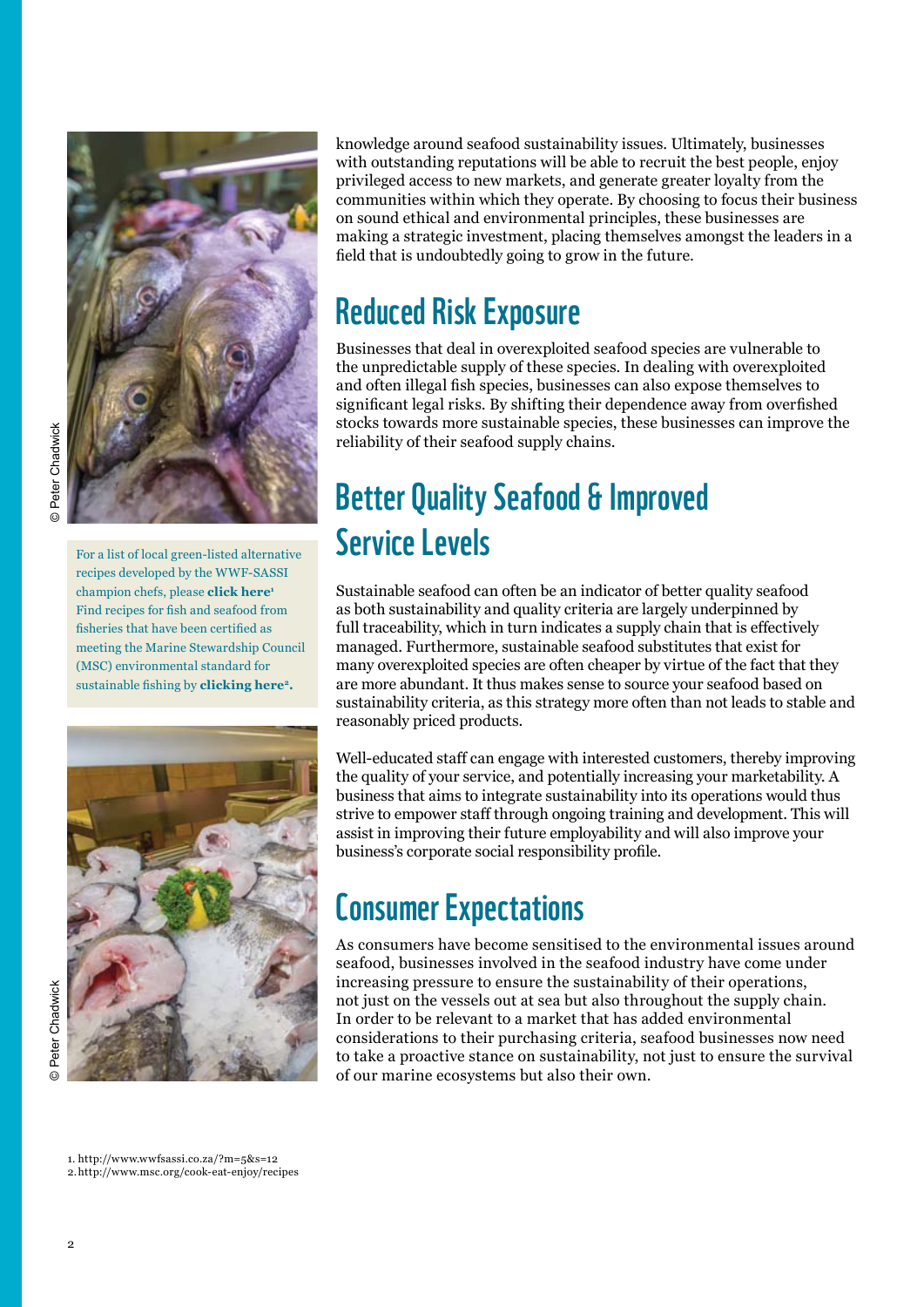

In 2010, global fisheries capture and aquaculture supplied the international seafood market with 148 million tonnes of fish estimated to be worth US\$ 217.5 billion, of which 128 million tonnes (86%) was used for human consumption, estimated to be at an all-time high of 18.6 kilograms per capita. Furthermore, it is estimated that 180 million people around the world find primary or secondary employment in the fish industry, supporting the livelihoods of 660-820 million people worldwide, equivalent to roughly 10-12% of the global population.

Status of Global Fish Stocks



# WHAT CAN YOU DO?

True sustainability is all in the details and it requires seafood businesses to look at a number of different aspects in their operations. Therefore, responsible businesses looking to transform their seafood operations need to be well informed on the issues affecting seafood sustainability and should develop their capacity to adequately address the following focus areas:

### Impacts & Solutions

Over the last century, commercial fishing has dramatically altered our marine ecosystems in order to supply the world's demand for seafood. In order to ensure that seafood will be available for future generations, we need to understand not only how our fishing practices impact our marine ecosystems, but also how we can change our fishing methods and seafood choices to prevent further damage and allow recovery of the damaged ecosystems.

Businesses should thus be aware of the current concerns regarding the fishing and aquaculture industries to better inform the decisions they make when addressing seafood sustainability in their operations.

A good understanding of these four topics should be developed:

- **Overfishing:** According the Food and Agriculture Organisation of the United Nations (FAO), approximately 87% of the world's fisheries are either fully exploited or over exploited. Perhaps the most worrying trend is that some fisheries have failed to show any signs of recovery even after many years of protection. For more information please **[click here4](http://www.wwfsassi.co.za/?m=4&s=1&idkey=523).**
- **• Fisheries Ecosystem Impacts:** In the past, fisheries management largely focused on individual management for each type of target fish. What this did not take into account was that harvesting a target fish can have significant impacts on other fish, foodweb functioning, habitats such as the ocean floor and other vulnerable species like turtles or seabirds. Subsequently, as pressure on resources and the ecosystem increases, the shortcomings of this approach have become more obvious. For more information please **[click here5](http://www.wwfsassi.co.za/?m=4&s=2)**.
- **• Environmental Impacts of Aquaculture:** Aquaculture if often touted as the solution to overfishing, however aquaculture operations are not without their environmental impacts. For more information please **[click here6](http://www.wwfsassi.co.za/?m=4&s=3).**
- **Solutions:** To ensure abundant fish stocks for the future it is vital to keep ecosystems balanced and healthy. It is therefore necessary to manage fishing activities within ecological limits, which means making sure that we only take out the volume of fish that will not jeopardise the delicate balance of a healthy ecosystem. For more information on how this can be achieved, **[click here7](http://www.wwfsassi.co.za/?m=5&s=2)** .

3. http://www.fao.org/docrep/016/i2727e/i2727e00.htm

4. http://www.wwfsassi.co.za/?m=4&s=1&idkey=523

5. http://www.wwfsassi.co.za/?m=4&s=2

6. http://www.wwfsassi.co.za/?m=4&s=3

7. http://www.wwfsassi.co.za/?m=5&s=2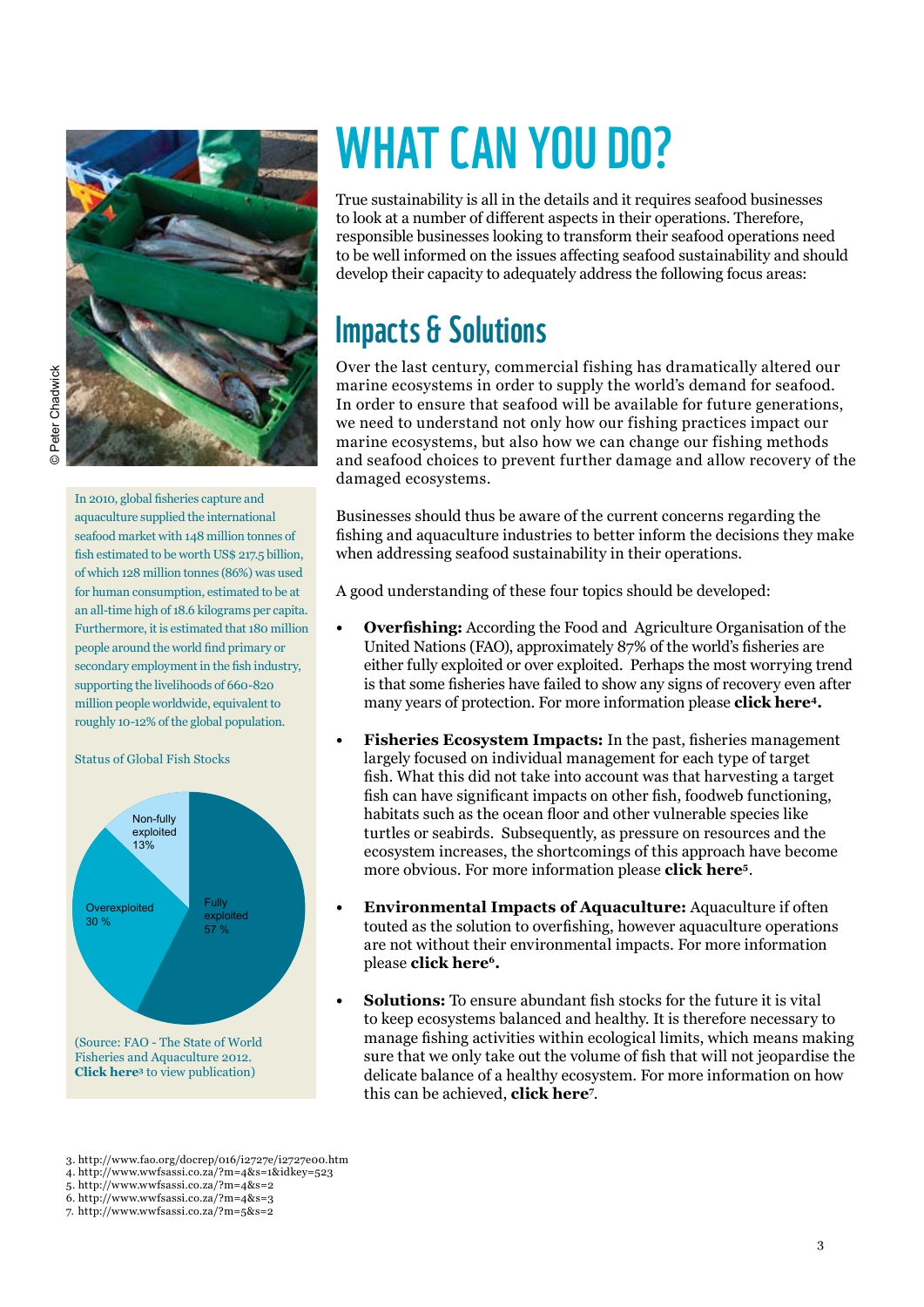#### **For seafood dealers:**

The Marine Living Resources Act (MLRA) and its amendments determines how we utilise our seafood resources. Some of the key points that relate to seafood dealers are the following:

- You need permits to harvest, sell, import or export marine resources (Section 13(1)).
- Recreational fishers may not sell their catch (Section 20(1)).
- There are specific regulations pertaining to the management of certain species and fisheries, for example size and bag limits, closed seasons and no-sale species.
- The Act allows for penalties of up to R2 million or five years imprisonment.
- You need to possess the correct import permits for seafood from other countries. These are issued by the Department of Agriculture, Forestry and Fisheries (Fisheries Division) and the International Trade Administration Commission of South Africa (ITAC).

Please **click here<sup>8</sup>** for further information.

#### **Fishing methods**

All fishing methods have some degree of environmental impact.

This could be something as simple as a seagull becoming entangled by a piece of fishing line from a recreational angler, to the destruction of centuries-old deep [sea corals by heavy trawling gear.](http://wwfsassi.co.za/?m=4&s=4) **Click here9** for more information on various fishing methods and their associated impacts.

#### **Aquaculture**

Aquaculture will undoubtedly become a more and more important source of seafood, but one needs to bear in mind there are certain production methods that also have negative environmental, and sometimes human health, implications. **Click here<sup>10</sup>** for more information on various aquaculture production methods and their associated impacts.

### Procurement & Labelling

A greater understanding of seafood products and where they come from enables businesses to measure changes in their seafood supply and to take action to improve the long-term sustainability of their procurement streams. For this reason, it is critical to continually verify the following information on seafood species procured (or the species used in seafood products procured):

- Common and Scientific names;
- Country of Origin;
- Fishing Gear or Aquaculture Production Method used; and
- Sustainability status (a good start would be to use the search function on the WWF-SASSI website, **[click here11](http://www.wwfsassi.co.za/?m=5&s=1)** to access the website).

#### **Using the information above, businesses can now accurately identify seafood sustainability risks in procurement. They can then take pro-active steps to reduce their exposure to these risks by changing their buying practises.**

When there is a good understanding of the sustainability status of the seafood that a business buys and sells, an environmentally responsible operation can then focus on incorporating the following considerations into their procurement criteria going forward:

- Ensuring that all their seafood on offer is legal;
- Always offering seafood that is traceable to its origins;
- Not procuring unsustainable seafood species (a good start would be to avoid all WWF-SASSI Red-listed species, **[click here12](http://www.wwfsassi.co.za/?m=5&s=10)** to view the list);
- Phasing out unsustainable seafood products and replacing them with sustainable alternatives; and
- Preferentially procuring sustainable seafood species / products (e.g. **[WWF-SASSI](http://www.wwfsassi.co.za/?m=5&s=8) Green-listed<sup>13</sup>** [or certified by the](http://www.msc.org/) **Marine Stewardship Council (MSC)<sup>14</sup>** or the **Aquaculture Stewardship Council (ASC)<sup>15</sup>**[. WWF-SASSI recognises these two eco-labels as](http://www.asc-aqua.org/)  the most credible on-package assurances of sustainable fisheries and responsible aquaculture practices).

Once a business can verify seafood species information, it is important to reflect this information on product labelling. Seafood businesses should thus improve their labelling practices to ensure that all seafood products sold are clearly labelled. This will enable consumers to effectively use the WWF-SASSI awareness tools to make informed choices about the products they are buying.

Seafood product labels should clearly indicate:

- Acceptable market or common name for the species;
- Full scientific name for the species;
- Fishing method (trawl, longline, linecaught, etc.) or farming method used (pond culture, sea cages, rope & raft, etc.);
- Country of origin.

<sup>8.</sup> http://www.wwfsassi.co.za/?m=5&s=3&idkey=1138

<sup>9.</sup> http://wwfsassi.co.za/?m=4&s=4

<sup>10.</sup> http://wwfsassi.co.za/?m=9&idkey=1310

<sup>11.</sup> http://www.wwfsassi.co.za/?m=5&s=1 12. http://www.wwfsassi.co.za/?m=5&s=10

<sup>13.</sup> http://www.wwfsassi.co.za/?m=5&s=8

<sup>14.</sup> http://www.msc.org/

<sup>15.</sup> http://www.asc-aqua.org/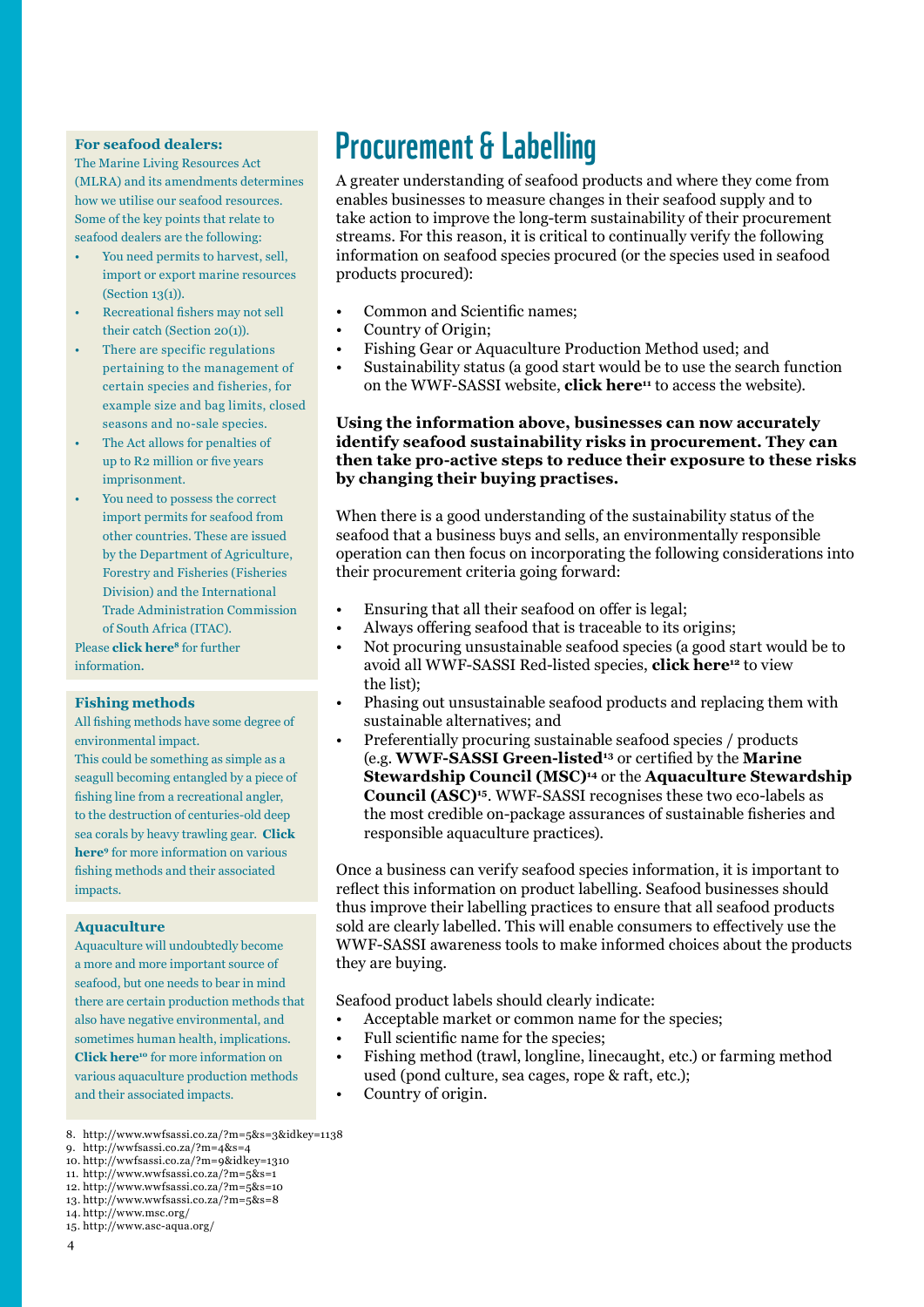

#### **Fisheries Improvement Projects**

Healthy fish stocks mean a better deal for both marine ecosystems and those who rely on them, the recovery of our fish stocks shouldn´t have to come at the expense of fishers livelihoods.

WWF´s ultimate goal is to implement positive changes on the water which improve the long-term sustainability of not just our aquatic ecosystems, but of our fishing and aquaculture industries as well. Bringing about these changes is not going to happen overnight and in order to achieve these changes WWF is working hand-inhand with the fishers and farmers on the water through Fisheries Improvement Projects all over the world. The purpose of these improvement projects is to address specific sustainability concerns with the relevant fisheries/ farms in order get them operating at a level consistent with best sustainability practices. Thus, although these products may not yet be on the WWF-SASSI green-list, WWF encourages retailers and suppliers to continue to support these fisheries/farms that are engaged in credible time-bound Improvement Projects; this is how WWF and responsible suppliers and retailers are helping to drive positive change in fisheries around the world. **Click here<sup>16</sup>** for more information on the various types of Improvement Projects.

Watch out for mislabelling as it is one of the ways in which illegal seafood enters the market, and exposes businesses to significant risk. It also makes it difficult for consumers to make sustainable choices because they are not getting the correct information about the seafood they are buying. It is important to note that WWF-SASSI does not condone the use of colour-coded labelling or any reference to the WWF-SASSI database on product labels. Please note that WWF-SASSI is an awareness initiative and not an eco-label.

### Policy & Commitment

Having understood the challenges and assessed the seafood it procures, a responsible seafood business should now embark on implementing strategies to address sustainability concerns in its operations. This is best achieved by developing a sustainable seafood policy which informs business strategy and guides procurement decisions.

The following aspects should be adequately addressed in a sustainable seafood policy:

- Note that the business recognises the challenges facing the sustainable seafood trade and that it understands the environmental concerns associated with overfishing;
- Define what the business regards as sustainable seafood. WWF-SASSI recognises its Green-listed species and MSC or ASC certified products as being sustainable; and
- Commit to a date by which the business aims to be trading only in sustainable seafood. Include a note to indicate that source fisheries / farms that are actively working towards improving the sustainability status of their seafood products will continue to be supported past the commitment date (provided that they can demonstrate continual progress through their implementation of credible improvement projects).

It is important to remember that transforming a seafood business is a journey that rarely happens overnight. It is a process that will involve not only the business concerned, but also its suppliers and customers. For this reason, it is vital to carefully consider the formation of a sustainable seafood policy and to set realistic seafood sustainability targets. By creating a credible policy on sustainable seafood, businesses publicly reflect their commitment to action and provide guidelines for sustainable business practices.

**[Click here17](http://sassiwwf.jghinternet.co.za/?m=8&s=1&idkey=1346)** to see the sustainable seafood policies and commitments of some of the major role-players in the South African seafood sector.

16. http://www.wwfsassi.co.za/?m=5&s=2 17. http://sassiwwf.jghinternet.co.za/?m=8&s=1&idkey=1346

5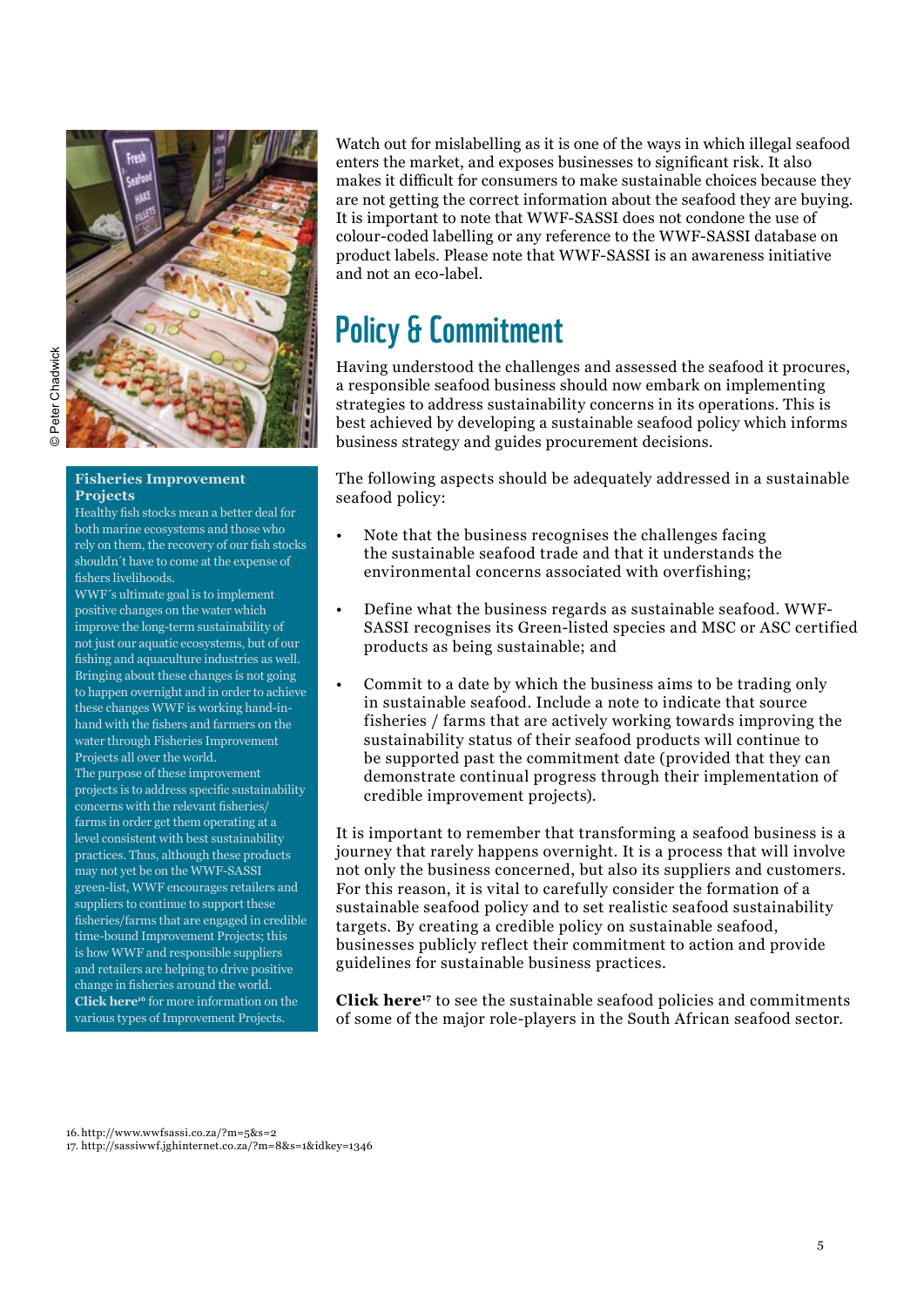#### **Training courses**

WWF-SASSI offer Seafood Sustainability training courses in Cape Town, Johannesburg and Durban. The course is designed to equip any interested parties with information and skills on how to develop a sustainable seafood strategy in their business, and includes sections on:

- The state of our marine resources in South Africa
- Understanding the problems related to overfishing
- Environmental concerns around aquaculture (fish farming)
- WWF-SASSI's sustainable seafood solutions
- The benefits of sustainable seafood and how to implement WWF-SASSI's guidelines in your business

• WWF-SASSI updates

For more information please email sassi@wwf.org.za.

#### **SASSI-tools**

WWF-SASSI have developed various electronic tools that can be used to check the sustainability status of seafood species.

- The WWF-SASSI website offers detailed information on seafood species and content on seafood sustainability issues **www.wwf. org.za/sassi**
- The WWF-SASSI mobi site allows you to access the WWF-SASSI seafood database from any cell phone which has the ability to browse the internet **www.wwfsassi.mobi**
- The FishMS service enables you to make on-the-spot choices about seafood with just one SMS. Simply type the name of the seafood species into a text message and send it to 079 499 8795. You will receive a response with sustainability information on the species
- WWF-SASSI has joined forces with local software development company The Lateral Alternative to release a SASSI app which is available for download with versions for native Blackberry, iOs and Android.

18. http://www.wwfsassi.co.za/?m=1 19. http://www.wwfsassi.co.za/?m=5&s=7

### Communication & Awareness

By informing customers and communicating with suppliers, a business can increase understanding of seafood sustainability. This will equip these key stakeholders to play a critical role in the business achieving the targets set out in its Sustainable Seafood Policy. Key actions a business can take are:

- Commit to training management, sales team and procurement staff so they are aware about the issues of environmentally responsible seafood (see the **[WWF-SASSI](http://www.wwfsassi.co.za/?m=1) website<sup>18</sup>** for dates and venues of WWF-SASSI training);
- Adequately prepare sales team to help customers make sustainable seafood selections, ensure that sales represenatives are aware of certified MSC / ASC products available and that they can guide customers on choosing WWF-SASSI Green-listed options; and
- Inform suppliers, management, employees and customers of its Sustainable Seafood Policy and the seafood sustainability targets it has set, to be effective the policy needs to be publicly available and should be easily accessible on the business website.

## In Closing

This should be viewed as a starting point for businesses that share an interest in supporting the long-term viability of our seafood supply and the health of our oceans.

This guide provides a basic how-to for sustainable seafood and while WWF-SASSI encourages all businesses to follow these principles, following these guidelines does not consitute an endorsement of any company by WWF-SASSI. We trust that this guide is helpful in your endeavours to support the sustainable seafood trade in South Africa and would appreciate any feedback. Please complete the "**[Feedback](http://www.wwfsassi.co.za/?m=5&s=7)<sup>19</sup>**" form with your comments; alternatively please send an email to sassi@wwf.org.za.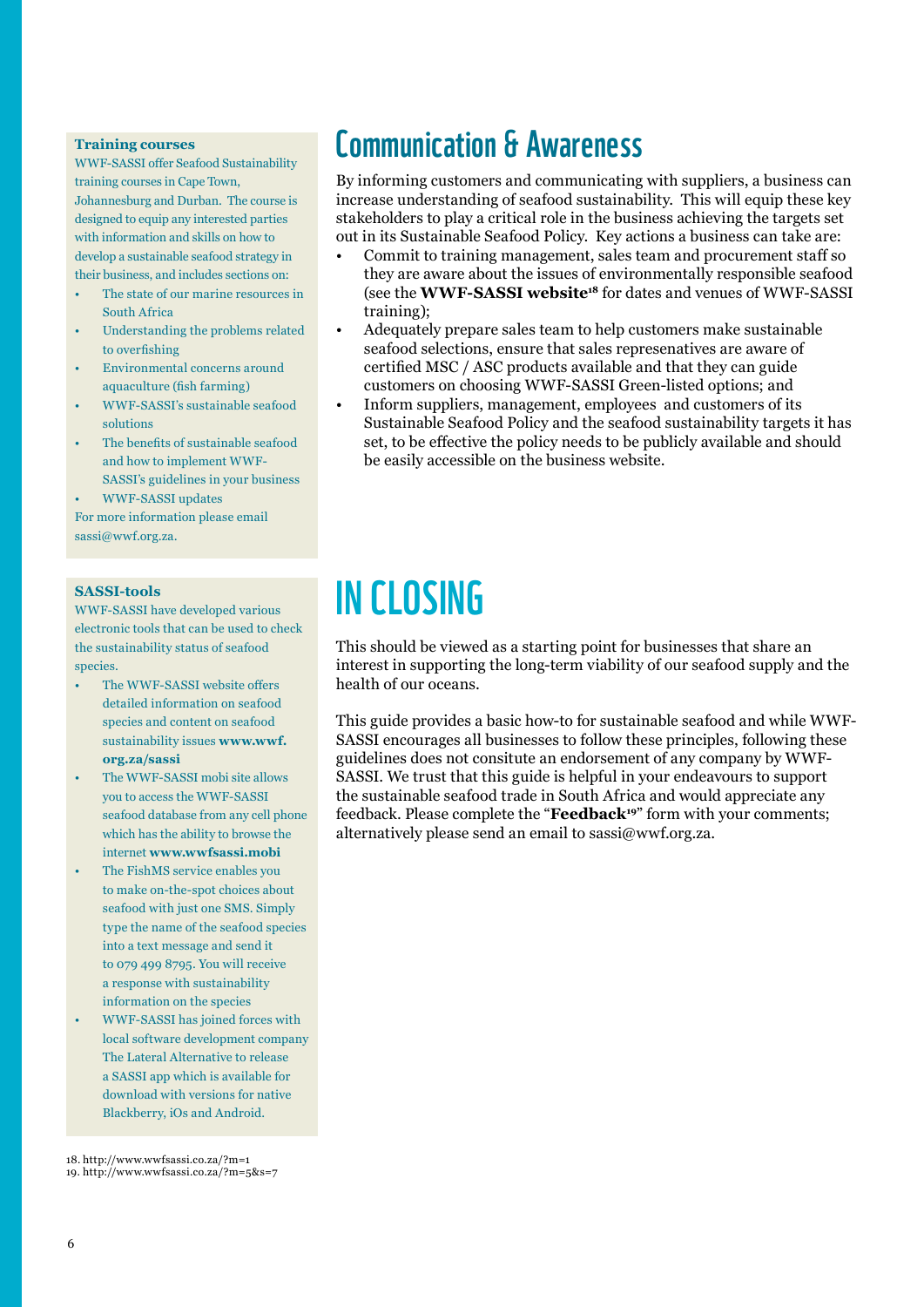